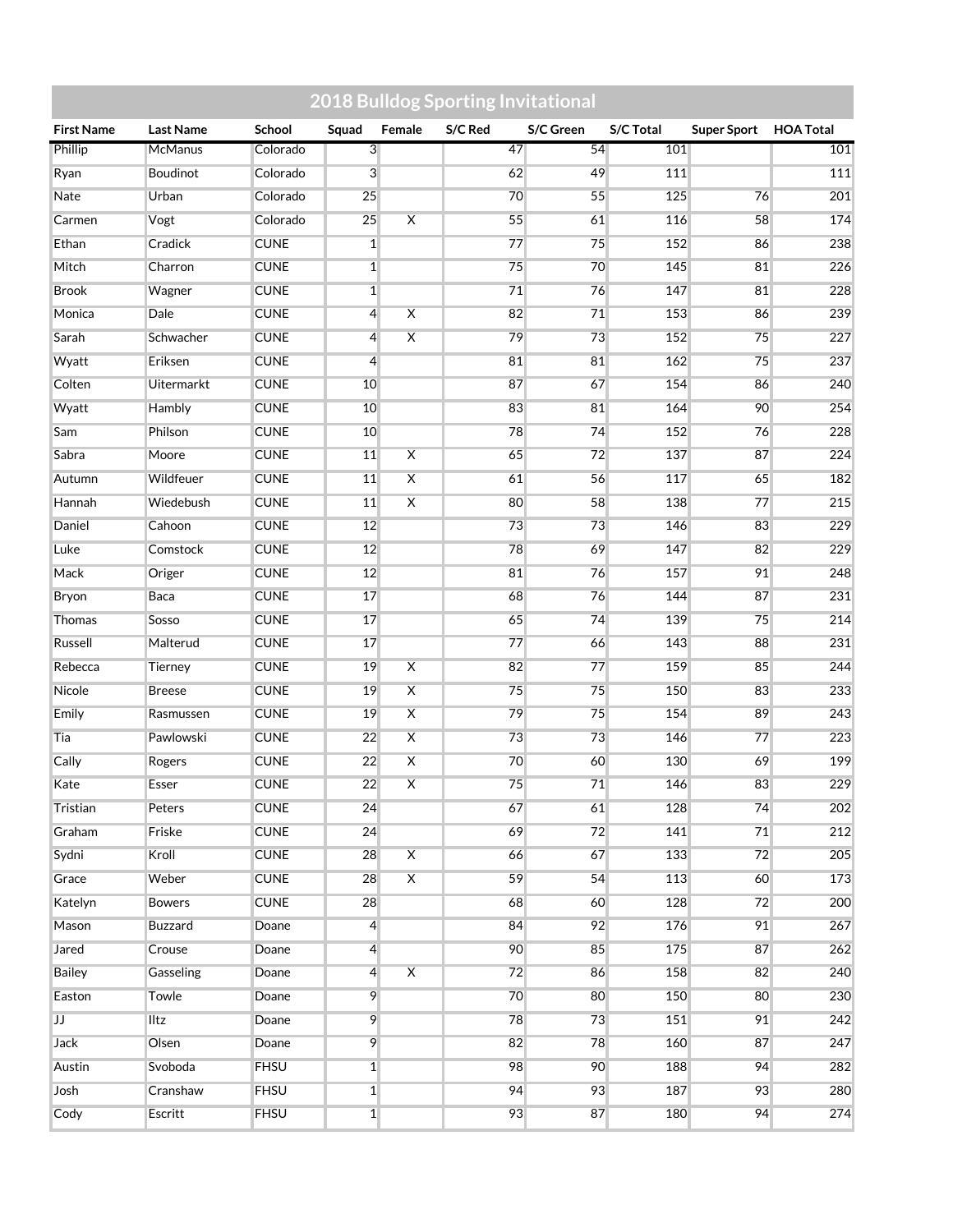| Jake         | Whipple      | <b>FHSU</b>     | 8              |                         | 91 | 91 | 182 | 99 | 281 |
|--------------|--------------|-----------------|----------------|-------------------------|----|----|-----|----|-----|
| Riley        | Ross         | <b>FHSU</b>     | $\overline{8}$ |                         | 90 | 91 | 181 | 93 | 274 |
| Michael      | Saint        | <b>FHSU</b>     | 8              |                         | 91 | 91 | 182 | 91 | 273 |
| Jay          | Ziegelmeier  | <b>FHSU</b>     | 13             |                         | 87 | 77 | 164 | 96 | 260 |
| Keegan       | Morgan       | <b>FHSU</b>     | 13             |                         | 88 | 83 | 171 | 94 | 265 |
| Cordell      | Waggoner     | <b>FHSU</b>     | 13             |                         | 86 | 77 | 163 | 96 | 259 |
| Wyatt        | Pursell      | <b>FHSU</b>     | 17             |                         | 96 | 82 | 178 | 97 | 275 |
| Jerriod      | Lies         | <b>FHSU</b>     | 17             |                         | 91 | 81 | 172 | 90 | 262 |
| Luke         | Heinzen      | <b>FHSU</b>     | 17             |                         | 90 | 81 | 171 | 95 | 266 |
| Katie        | Dettman      | <b>FHSU</b>     | 19             | $\overline{\mathsf{x}}$ | 89 | 73 | 162 | 87 | 249 |
| Hailey       | Zulkoski     | <b>FHSU</b>     | 19             | $\overline{\mathsf{X}}$ | 74 | 77 | 151 | 81 | 232 |
| Heather      | Gorden       | <b>FHSU</b>     | 19             | $\overline{\mathsf{x}}$ | 81 | 82 | 163 | 89 | 252 |
| Colten       | Lashley      | <b>FHSU</b>     | 24             |                         | 88 | 85 | 173 | 88 | 261 |
| Will         | Dulohery     | <b>FHSU</b>     | 24             |                         | 84 | 81 | 165 | 92 | 257 |
| Jenny        | Schoenecker  | <b>FHSU</b>     | 24             | $\overline{\mathsf{X}}$ | 81 | 79 | 160 | 93 | 253 |
| Kaitlyn      | Lilly        | H. S.           | $\overline{3}$ | $\overline{\mathsf{X}}$ | 76 | 82 | 158 | 81 | 239 |
| Faith        | Andreasen    | <b>H.S.</b>     | 11             | $\overline{\mathsf{X}}$ | 68 | 56 | 124 | 75 | 199 |
| Caleb        | Reinbold     | H.S.            | 11             |                         | 49 | 49 | 98  | 57 | 155 |
| Zach         | <b>Beers</b> | H.S.            | 22             |                         | 83 | 75 | 158 | 79 | 237 |
| Makenna      | Schomaker    | H.S.            | 22             | $\overline{\mathsf{x}}$ | 75 | 56 | 131 | 85 | 216 |
| Jolene       | Dawson       | H.S.            | 22             | $\overline{\mathsf{X}}$ | 64 |    | 64  | 70 | 134 |
| Aaron        | Cooksey      | H.S.            | 29             |                         | 74 | 68 | 142 | 61 | 203 |
| Austin       | Kudrna       | H.S.            | 29             |                         | 62 | 48 | 110 | 58 | 168 |
| <b>Brock</b> | Zirpel       | H.S.            | 29             |                         | 89 | 92 | 181 | 86 | 267 |
| Garrett      | Clark        | H.S.            | 29             |                         | 84 | 75 | 159 | 80 | 239 |
| Lucas        | Morgan       | H.S.            | 29             |                         | 76 | 78 | 154 | 76 | 230 |
| Dominic      | Ver Meer     | H.S.            | 29             |                         | 82 | 77 | 159 | 77 | 236 |
| Daniel       | Garnhart     | Hastings        | 9              |                         | 77 | 87 | 164 | 82 | 246 |
| Austin       | Craig        | Hastings        | 9              |                         | 62 | 67 | 129 | 77 | 206 |
| Miranda      | Worden       | Hastings        | 9              | $\overline{\mathsf{x}}$ | 71 | 70 | 141 | 84 | 225 |
| Andrew       | Rutt         | Hastings        | 16             |                         | 87 | 78 | 165 | 86 | 251 |
| Samuel       | Duncan       | Hastings        | 16             |                         | 86 | 79 | 165 | 85 | 250 |
| Dylan        | Hafer        | <b>Hastings</b> | 16             |                         | 86 | 75 | 161 | 82 | 243 |
| Mason        | Wolfe        | Hastings        | 20             |                         | 90 | 70 | 160 | 86 | 246 |
| Wyatt        | Kile         | <b>Hastings</b> | 20             |                         | 80 | 82 | 162 | 90 | 252 |
| Jacob        | Ruppert      | <b>IWCC</b>     | $\overline{7}$ |                         | 68 | 73 | 141 | 80 | 221 |
| Weston       | Zolck        | <b>IWCC</b>     | $\overline{7}$ |                         | 76 | 86 | 162 | 85 | 247 |
| Ryan         | Philby       | <b>IWCC</b>     | $\overline{7}$ |                         | 82 | 75 | 157 | 83 | 240 |
| Lucas        | Schmitz      | <b>IWCC</b>     | 21             |                         | 76 | 65 | 141 | 82 | 223 |
| Jaron        | Springer     | <b>IWCC</b>     | 21             |                         | 79 | 74 | 153 | 71 | 224 |
| <b>Baily</b> | Schmitz      | <b>IWCC</b>     | 21             |                         | 79 | 70 | 149 | 84 | 233 |
| Shelby       | Alff         | <b>IWCC</b>     | 27             |                         | 44 | 57 | 101 | 49 | 150 |
| William      | Ingels       | <b>IWCC</b>     | 27             |                         | 44 | 59 | 103 | 52 | 155 |
| Trace        | <b>Truex</b> | <b>IWCC</b>     | 27             |                         | 60 | 60 | 120 | 72 | 192 |
| James        | Norin        | <b>KSU</b>      | $\overline{2}$ |                         | 85 | 83 | 168 | 93 | 261 |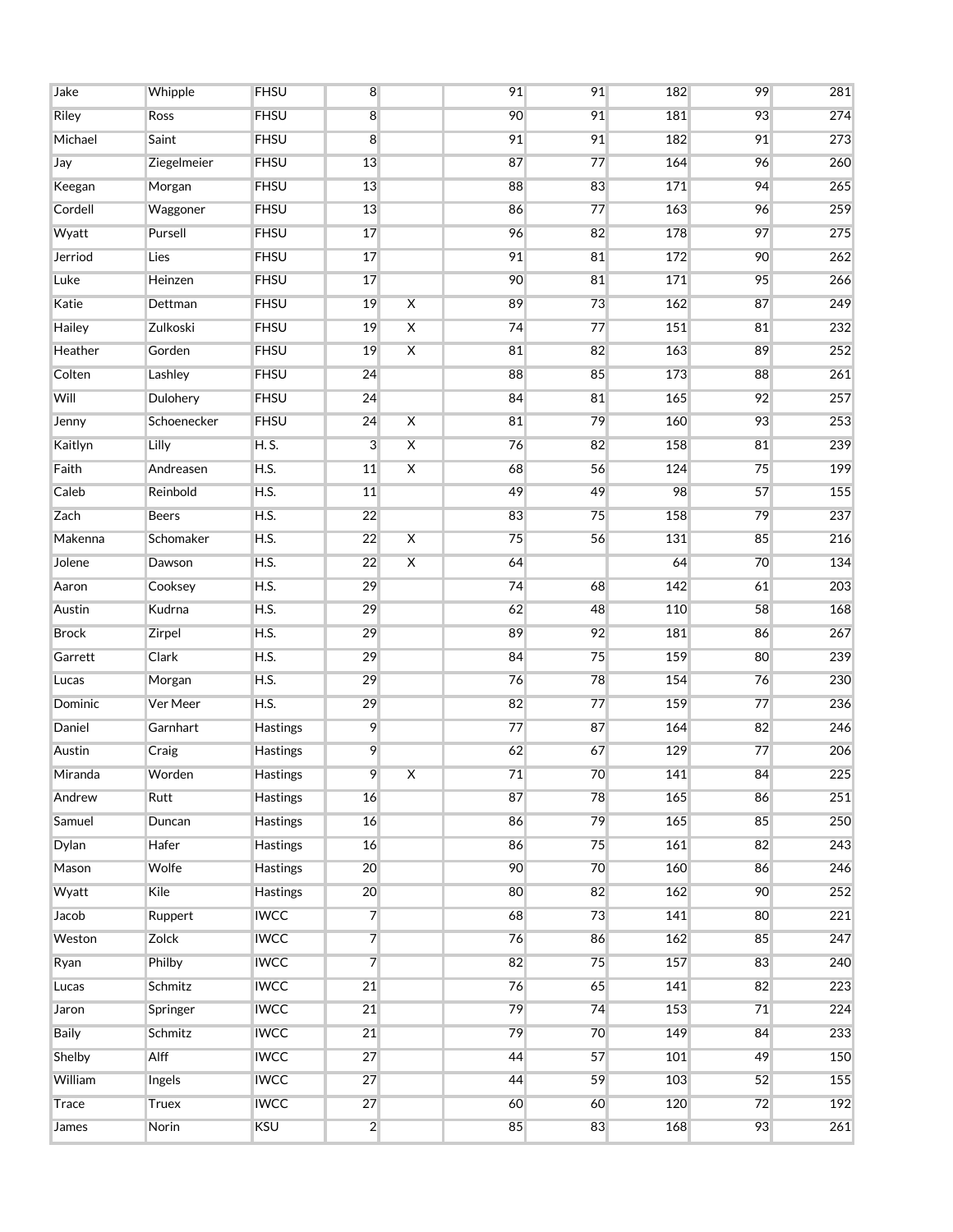| Jason    | Scheer           | <b>KSU</b>  | $\overline{2}$ |                         | 90 | 88 | 178 | 88 | 266 |
|----------|------------------|-------------|----------------|-------------------------|----|----|-----|----|-----|
| Ryan     | Shewey           | <b>KSU</b>  | $\overline{2}$ |                         | 78 | 77 | 155 | 76 | 231 |
| Drake    | Dieker           | <b>KSU</b>  | 8              |                         | 73 | 68 | 141 | 77 | 218 |
| Matthew  | <b>Breiding</b>  | <b>KSU</b>  | $\bf{8}$       |                         | 59 | 79 | 138 | 74 | 212 |
| Jake     | <b>Ballinger</b> | <b>KSU</b>  | $\overline{8}$ |                         | 53 | 72 | 125 | 76 | 201 |
| Marty    | Shanks           | <b>KSU</b>  | 18             |                         | 90 | 68 | 158 | 93 | 251 |
| Kate     | Cooper           | <b>KSU</b>  | 18             | $\overline{\mathsf{x}}$ | 61 | 51 | 112 | 60 | 172 |
| Abby     | Gibbons          | <b>KSU</b>  | 18             | $\overline{\mathsf{X}}$ | 64 | 47 | 111 | 57 | 168 |
| Nathan   | Peleska          | <b>KSU</b>  | 20             |                         | 86 | 84 | 170 | 91 | 261 |
| Alex     | Hartman          | <b>KSU</b>  | 26             |                         | 79 | 81 | 160 | 83 | 243 |
| Jordan   | Wooderson        | <b>KSU</b>  | 26             |                         | 62 | 63 | 125 | 61 | 186 |
| Issac    | Harvey           | <b>KSU</b>  | 26             |                         | 76 | 69 | 145 | 77 | 222 |
| Denton   | Skogen           | Midland     | $\overline{7}$ |                         | 82 | 69 | 151 | 93 | 244 |
| Anthony  | <b>Borders</b>   | Midland     | $\overline{7}$ |                         | 87 | 79 | 166 | 95 | 261 |
| Hunter   | Edwards          | Midland     | $\overline{7}$ |                         | 88 | 85 | 173 | 83 | 256 |
| Lake     | Heaton           | Midland     | 10             |                         | 87 | 77 | 164 | 84 | 248 |
| Cole     | Collier          | Midland     | 10             |                         | 88 | 90 | 178 | 93 | 271 |
| Shaun    | Mallett          | Midland     | 10             |                         | 89 | 84 | 173 | 85 | 258 |
| Dino     | Manuel           | Midland     | 12             |                         | 90 | 68 | 158 | 89 | 247 |
| Casey    | Petersen         | Midland     | 12             |                         | 91 | 71 | 162 | 83 | 245 |
| Canyon   | Ferris           | Midland     | 12             |                         | 87 | 73 | 160 | 89 | 249 |
| Colten   | Imhoff           | Midland     | 13             |                         | 89 | 67 | 156 | 89 | 245 |
| Charlie  | Wachtel          | Midland     | 13             |                         | 78 | 70 | 148 | 86 | 234 |
| Ben      | Lowe             | Midland     | 13             |                         | 84 | 76 | 160 | 88 | 248 |
| Dalton   | Ritchie          | Midland     | 16             |                         | 89 | 81 | 170 | 90 | 260 |
| Bradyn   | Snell            | Midland     | 16             |                         | 81 | 81 | 162 | 88 | 250 |
| Karlie   | Hubbard          | Midland     | 16             | $\overline{\mathsf{x}}$ | 83 | 83 | 166 | 90 | 256 |
| Spencer  | Mount            | Midland     | 20             |                         | 76 | 69 | 145 | 86 | 231 |
| Bricen   | <b>Bates</b>     | Midland     | 20             |                         | 79 | 74 | 153 | 83 | 236 |
| River    | Kelly            | Midland     | 23             |                         | 85 | 70 | 155 | 87 | 242 |
| Hunter   | Reinig           | Midland     | 23             |                         | 87 | 86 | 173 | 91 | 264 |
| Luke     | Schlesselman     | Midland     | 23             |                         | 86 | 66 | 152 | 88 | 240 |
| Maria    | Settimi          | Midland     | 25             | $\overline{\mathsf{x}}$ | 69 | 71 | 140 | 73 | 213 |
| Derek    | Dishman          | Midland     | 25             |                         | 83 | 75 | 158 | 87 | 245 |
| Kaleb    | Scherer          | Midland     | 25             |                         | 89 | 76 | 165 | 88 | 253 |
| Jack     | Bowman           | Midland     | 27             |                         | 85 | 73 | 158 | 92 | 250 |
| Dalton   | Wilcox           | Midland     | 27             |                         | 88 | 75 | 163 | 91 | 254 |
| Samantha | Wagner           | Midland     | 27             | $\overline{\mathsf{X}}$ | 75 | 76 | 151 | 83 | 234 |
| Mason    | Davenport        | Mizzou      | $\overline{2}$ |                         | 84 | 85 | 169 | 84 | 253 |
| Trent    | Orf              | Mizzou      | $\overline{2}$ |                         | 74 | 70 | 144 | 84 | 228 |
| Blake    | Temmen           | Mizzou      | $\overline{2}$ |                         | 86 | 78 | 164 | 85 | 249 |
| Morgan   | Gremminger       | Mizzou      | 18             | $\overline{\mathsf{X}}$ | 70 | 73 | 143 | 76 | 219 |
| Kyle     | Hansen           | Mizzou      | 18             |                         | 73 | 67 | 140 | 77 | 217 |
| Conner   | Wilson           | Mizzou      | 18             |                         | 88 | 72 | 160 | 86 | 246 |
| Shawn    | Barger           | <b>NCTA</b> | 3 <sup>1</sup> |                         | 84 | 76 | 160 | 91 | 251 |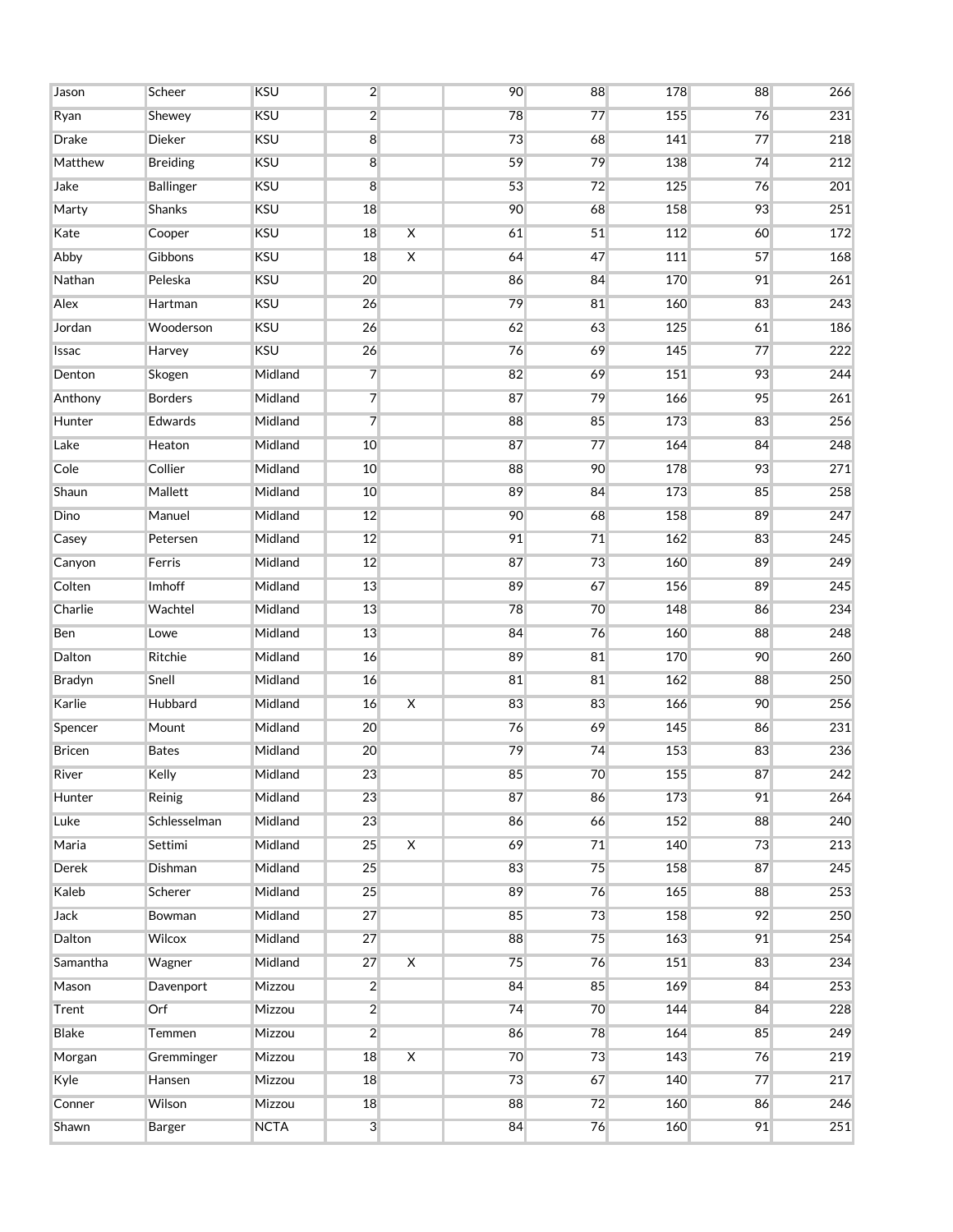| Angela      | Crouse       | <b>NCTA</b>  | $\overline{3}$ | $\overline{\mathsf{x}}$ | 84 | 71 | 155 | 84 | 239 |
|-------------|--------------|--------------|----------------|-------------------------|----|----|-----|----|-----|
| Kaylee      | Hostler      | <b>NCTA</b>  | 3              | $\overline{\mathsf{x}}$ | 65 | 74 | 139 | 79 | 218 |
| David       | Jelkin       | <b>NCTA</b>  | 14             |                         | 81 | 64 | 145 | 84 | 229 |
| Chase       | Stanley      | <b>NCTA</b>  | 14             |                         | 73 | 62 | 135 | 69 | 204 |
| Jarrod      | Tuttle       | <b>NCTA</b>  | 14             |                         | 79 | 63 | 142 | 85 | 227 |
| Trevor      | Kuhn         | <b>NCTA</b>  | 20             |                         | 75 | 75 | 150 | 77 | 227 |
| Korbin      | Moore        | <b>NCTA</b>  | 24             |                         | 74 | 79 | 153 | 79 | 232 |
| Nolan       | <b>Baker</b> | OK ST        | 6              |                         | 95 | 91 | 186 | 94 | 280 |
| JT          | Hearn        | OK ST        | $\overline{6}$ |                         | 83 | 84 | 167 | 96 | 263 |
| Isaiah      | <b>Irby</b>  | <b>OKST</b>  | $\overline{6}$ |                         | 80 | 79 | 159 | 87 | 246 |
| <b>Bret</b> | Barnard      | OK ST        | 14             |                         | 87 | 81 | 168 | 87 | 255 |
| Kyle        | Gray         | <b>OK ST</b> | 14             |                         | 81 | 76 | 157 | 75 | 232 |
| Dalton      | Wilcox       | <b>OK ST</b> | 14             |                         | 80 | 81 | 161 | 88 | 249 |
| Logan       | Knight       | <b>OK ST</b> | 21             |                         | 80 | 63 | 143 | 74 | 217 |
| Tyler       | <b>Burke</b> | OK ST        | 21             |                         | 79 | 67 | 146 | 77 | 223 |
| Meredith    | Winchman     | <b>OK ST</b> | 28             | $\overline{\mathsf{x}}$ | 54 | 55 | 109 | 54 | 163 |
| Morgan      | Scott        | <b>OK ST</b> | 28             | $\overline{\mathsf{X}}$ | 67 | 58 | 125 | 79 | 204 |
| Kayloni     | Carroll      | OK ST        | 28             | $\overline{\mathsf{X}}$ | 62 | 55 | 117 | 71 | 188 |
| Caleb       | Bowen        | <b>UWYO</b>  | 6              |                         | 76 | 77 | 153 | 86 | 239 |
| Bryan       | Powers       | <b>UWYO</b>  | 6              |                         | 79 | 78 | 157 | 85 | 242 |
| Wyatt       | Keoski       | <b>UWYO</b>  | $\overline{6}$ |                         | 75 | 72 | 147 | 84 | 231 |
| Keegan      | Ferris       | <b>UWYO</b>  | 23             |                         | 79 | 68 | 147 | 81 | 228 |
| Brandon     | O'Donnell    | <b>UWYO</b>  | 23             |                         | 58 | 54 | 112 | 62 | 174 |
| Donevan     | Walsh        | <b>UWYO</b>  | 23             |                         | 79 | 68 | 147 | 72 | 219 |
| Emily       | Sweet        | <b>UWYO</b>  | 26             | $\overline{\mathsf{x}}$ | 71 | 66 | 137 | 66 | 203 |
| Lillan      | Power        | <b>UWYO</b>  | 26             |                         | 64 | 61 | 125 | 57 | 182 |
| Wyatt       | Norman       | <b>UWYO</b>  | 26             |                         | 64 | 63 | 127 | 75 | 202 |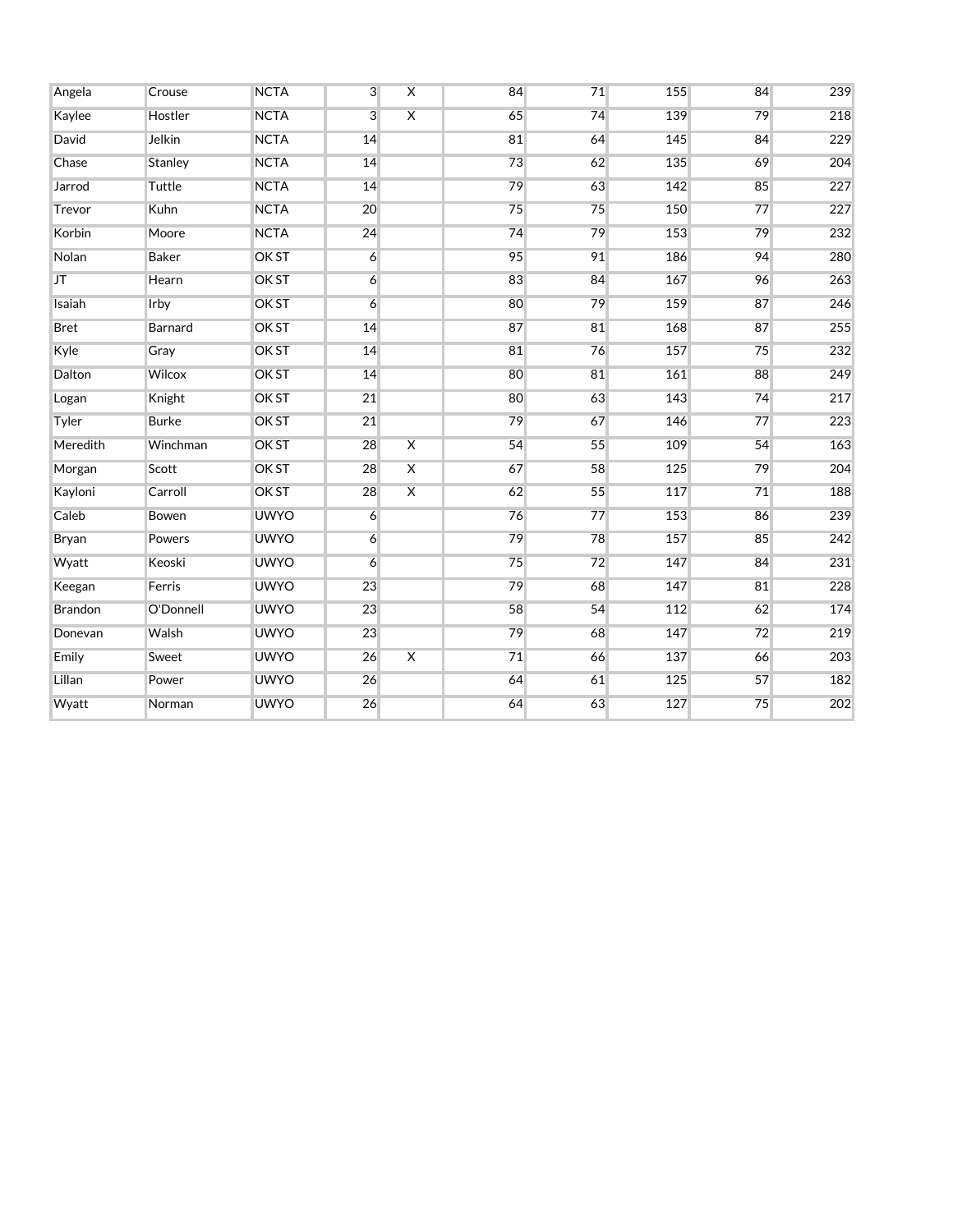|                      | $\frac{1}{\sqrt{2}}\frac{1}{\sqrt{2}}\int_{0}^{\infty}\frac{1}{\sqrt{2}}\left \frac{1}{\sqrt{2}}\frac{1}{\sqrt{2}}\frac{1}{\sqrt{2}}\frac{1}{\sqrt{2}}\frac{1}{\sqrt{2}}\frac{1}{\sqrt{2}}\frac{1}{\sqrt{2}}\frac{1}{\sqrt{2}}\frac{1}{\sqrt{2}}\frac{1}{\sqrt{2}}\frac{1}{\sqrt{2}}\frac{1}{\sqrt{2}}\frac{1}{\sqrt{2}}\frac{1}{\sqrt{2}}\frac{1}{\sqrt{2}}\frac{1}{\sqrt{2}}\frac{1}{\sqrt{2}}\frac{1}{\sqrt{2$ |                                                                                                                                             |                                                                                                     |
|----------------------|-------------------------------------------------------------------------------------------------------------------------------------------------------------------------------------------------------------------------------------------------------------------------------------------------------------------------------------------------------------------------------------------------------------------|---------------------------------------------------------------------------------------------------------------------------------------------|-----------------------------------------------------------------------------------------------------|
|                      |                                                                                                                                                                                                                                                                                                                                                                                                                   |                                                                                                                                             | FSU                                                                                                 |
|                      | $\frac{120}{120}$                                                                                                                                                                                                                                                                                                                                                                                                 |                                                                                                                                             | 2020-2020<br>OIN                                                                                    |
|                      | $\frac{1}{\sqrt{2}}$ 1 $\frac{1}{\sqrt{2}}$ $\frac{1}{\sqrt{2}}$ $\frac{1}{\sqrt{2}}$ $\frac{1}{\sqrt{2}}$                                                                                                                                                                                                                                                                                                        | 4 5 5 3 3 7 9                                                                                                                               | 50000000000<br>CUNS                                                                                 |
| $\frac{1}{\sqrt{2}}$ | 5 723388                                                                                                                                                                                                                                                                                                                                                                                                          | 25 988996 77 98886                                                                                                                          | HAST                                                                                                |
|                      | $\frac{1}{100}$ x $\frac{32}{11}$ $\frac{1}{11}$ $\frac{1}{11}$                                                                                                                                                                                                                                                                                                                                                   | $rac{60}{10}$ $rac{42}{10}$ $rac{42}{10}$                                                                                                   | 2 2 3 2 2 1 3 3<br>NCTA                                                                             |
|                      | $\frac{88888}{\frac{22}{2}}$ PM $\frac{1}{2}$ PM $\frac{1}{2}$                                                                                                                                                                                                                                                                                                                                                    | $\frac{1}{2}$ $\frac{1}{2}$ $\frac{1}{2}$ $\frac{1}{2}$ $\frac{1}{2}$ $\frac{1}{2}$ $\frac{1}{2}$ $\frac{1}{2}$ $\frac{1}{2}$ $\frac{1}{2}$ | スロン                                                                                                 |
|                      | $  \vec{z}   = \frac{1}{2}$                                                                                                                                                                                                                                                                                                                                                                                       |                                                                                                                                             | DOANE                                                                                               |
|                      | $\ \vec{5}\otimes\right  =  \vec{5}\times\vec{5}\times\vec{5} $                                                                                                                                                                                                                                                                                                                                                   | 24899999999999999                                                                                                                           | Osu                                                                                                 |
|                      | $\frac{1}{\sqrt{2}} = \begin{vmatrix} 2 & 2 & 1 \\ 2 & 2 & 1 \\ 3 & 4 & 5 \end{vmatrix}$                                                                                                                                                                                                                                                                                                                          | $\frac{1}{28}$ $\frac{1}{27}$ $\frac{1}{27}$ $\frac{1}{27}$ $\frac{1}{27}$ $\frac{1}{27}$                                                   | OAM                                                                                                 |
|                      | $\frac{1}{\sqrt{2}}$ = $\frac{3}{2}$ $\frac{3}{2}$ $\frac{1}{2}$ $\frac{1}{2}$ $\frac{1}{2}$ $\frac{3}{2}$                                                                                                                                                                                                                                                                                                        |                                                                                                                                             | $rac{32}{36}$ $rac{36}{36}$ $rac{36}{4}$ $rac{36}{4}$ $rac{36}{4}$ $rac{36}{4}$ $rac{36}{4}$<br>IWC |
| $\frac{1}{16}$       | $rac{2}{3}$ $rac{1}{3}$ $rac{1}{3}$ $rac{1}{3}$ $rac{1}{3}$                                                                                                                                                                                                                                                                                                                                                       | 20172888                                                                                                                                    | $\frac{1}{2}$<br>MIZZOU<br>$78898$<br>$79898$                                                       |
| $\tilde{\omega}$     |                                                                                                                                                                                                                                                                                                                                                                                                                   |                                                                                                                                             | CW                                                                                                  |
| TOTAL<br>HOA         | <b>JREE</b><br>26                                                                                                                                                                                                                                                                                                                                                                                                 | 26<br>九つつ                                                                                                                                   | $\frac{2}{\sqrt{6}}$                                                                                |